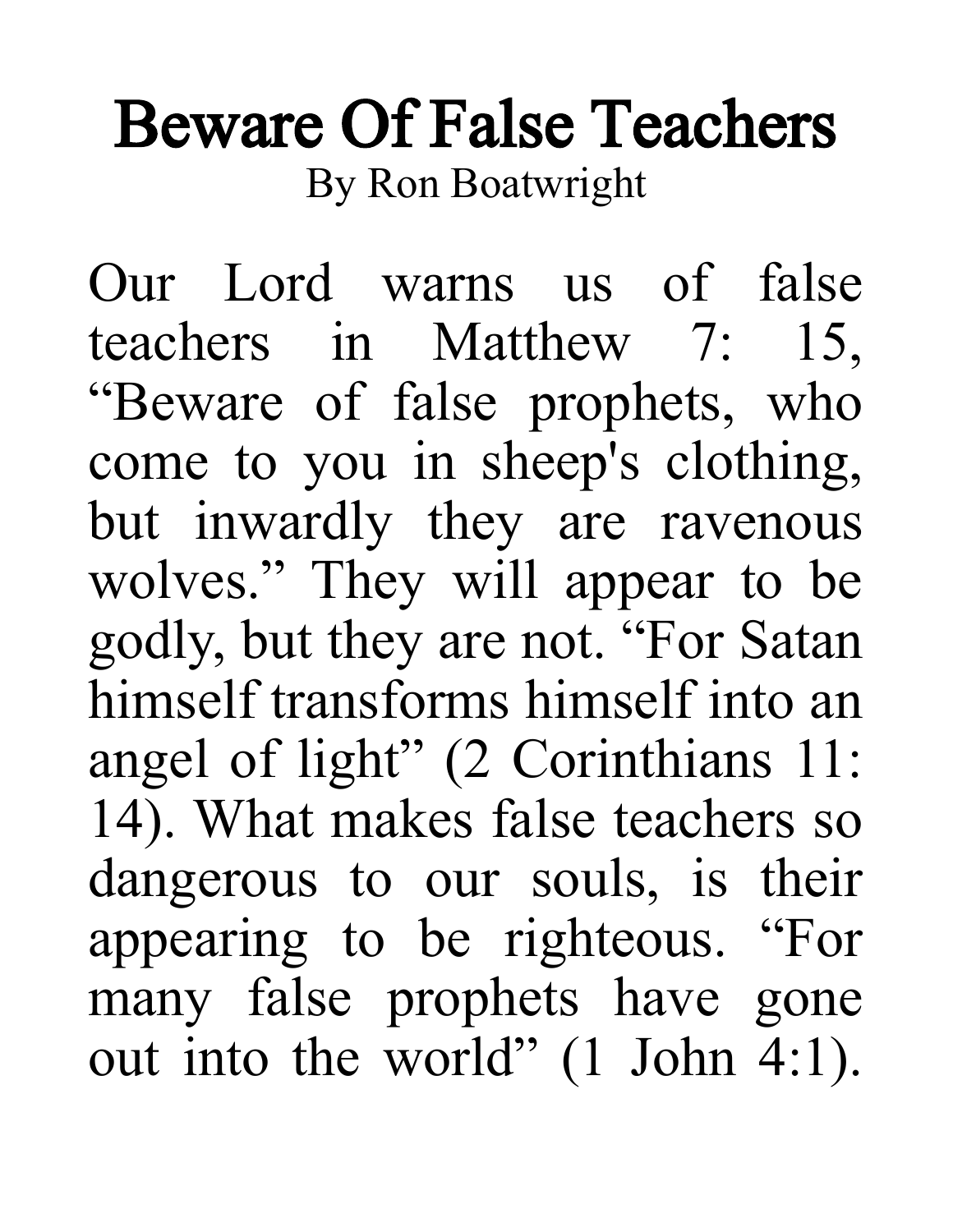We have many false teachers today with all of their differing false denominational doctrines. We also read in Acts 20: 30, "Also from among yourselves men will rise up, speaking perverse things, to draw away the disciples after themselves." False teachers are becoming more prevalent within the churches of Christ with the apostasy that is now occurring. 2 Peter 2: 1 says, "there will be false prophets among you, who will secretly bring in destructive heresies." Notice the do it secretly and people are unaware of what is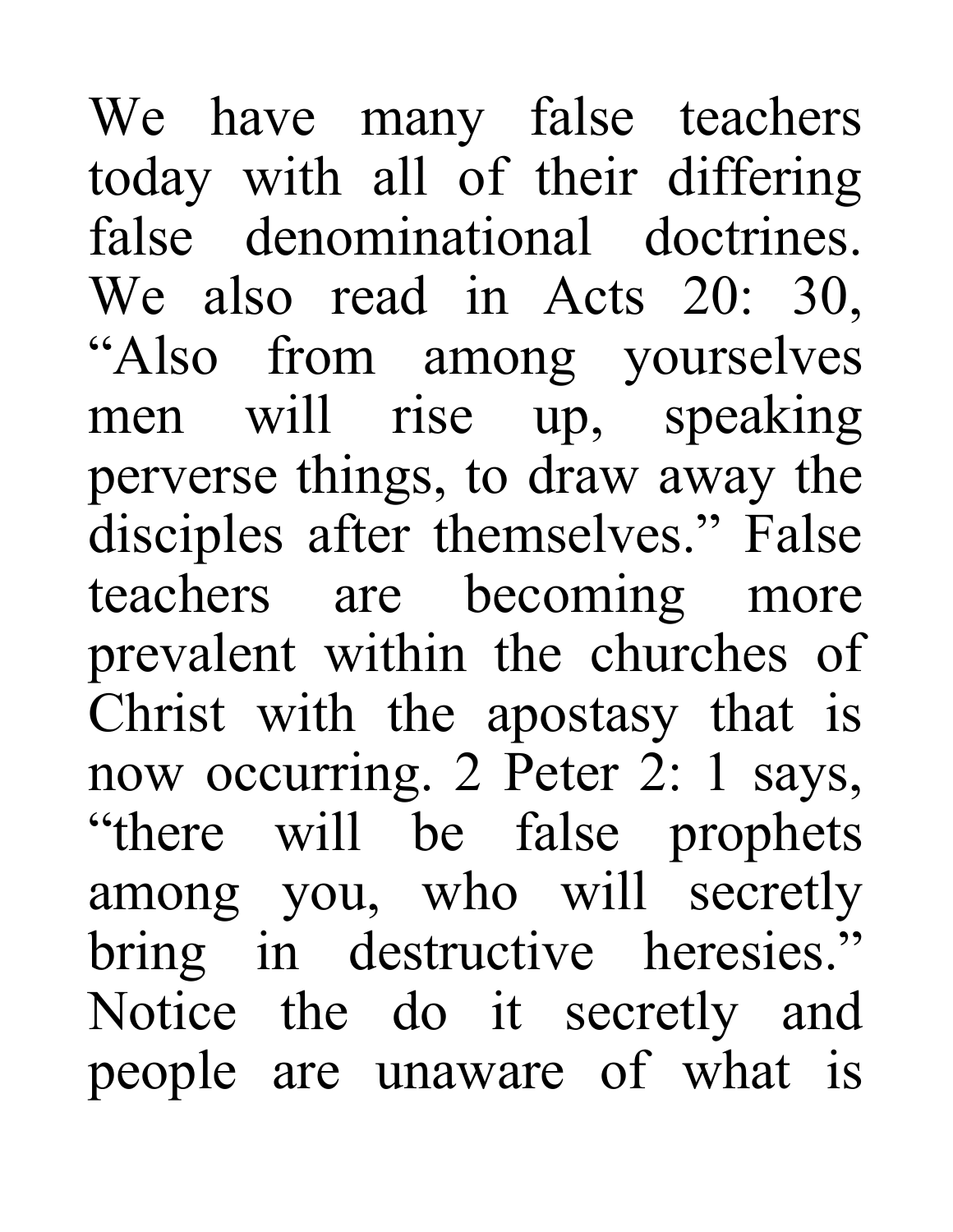happening. They are destructive because of all of the souls that will be lost.

How do false teachers spread their false doctrine? "By smooth words and flattering speech deceive the hearts of the simple" (Romans 16: 18). Also, "By covetousness they will exploit you with deceptive words" (2 Peter 2: 3). What they say may sound good, and they will get many people to follow after them. We are not to be "tossed to and fro and carried about with every wind of doctrine, by the trickery of men in the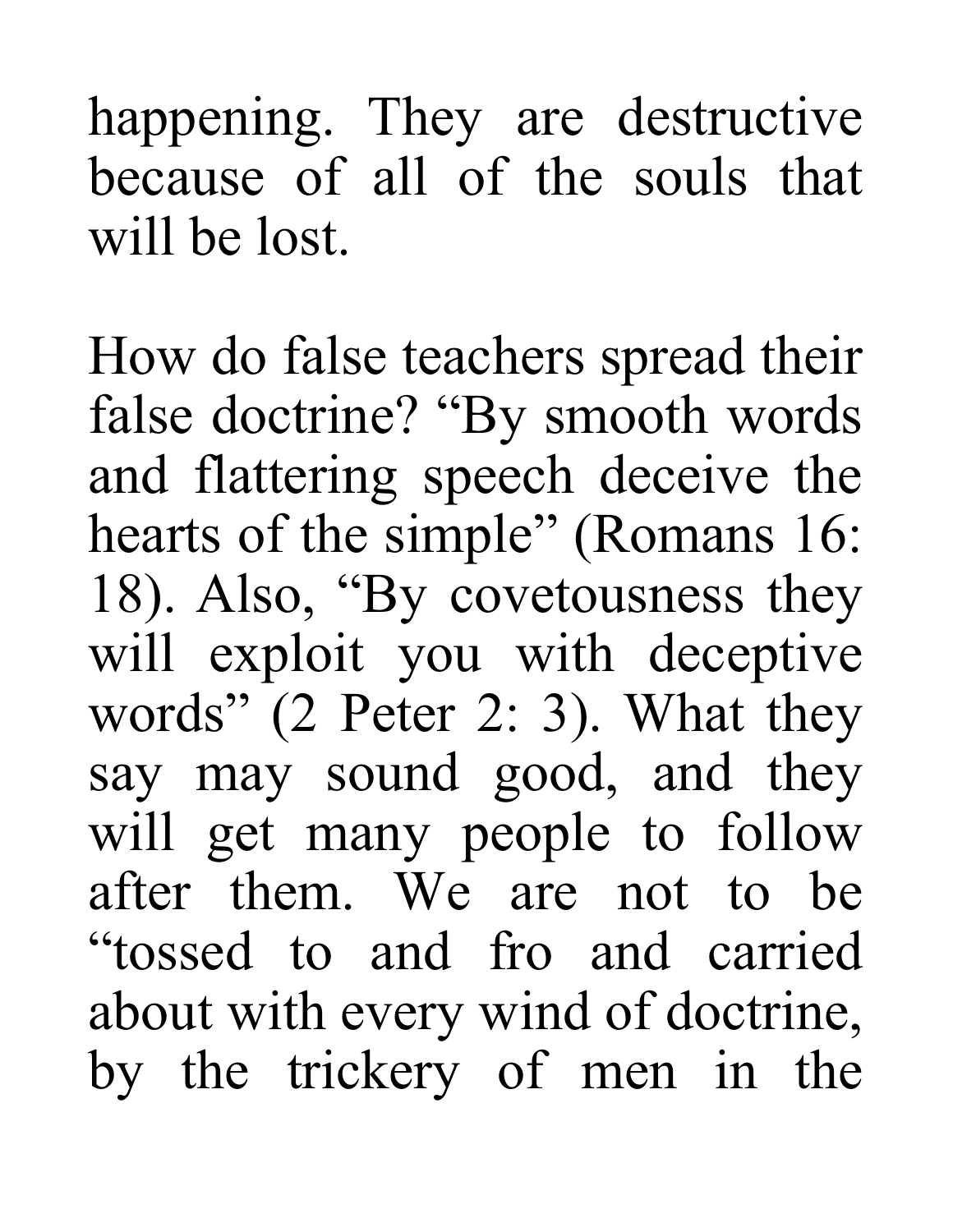## cunning craftiness of deceitful plotting" (Ephesians 4: 14).

We are warned, "Do not be carried about with various and strange doctrines" (Hebrews 13: 9). Why? Because we are to "Let no one cheat you of your reward" (Colossians 2: 18). We can be cheated and lose our souls forever in eternal punishment if we follow any of the many false doctrines that are being promoted today.

How should we treat those who are promoting their false teaching? 2 John 10-11 says, "If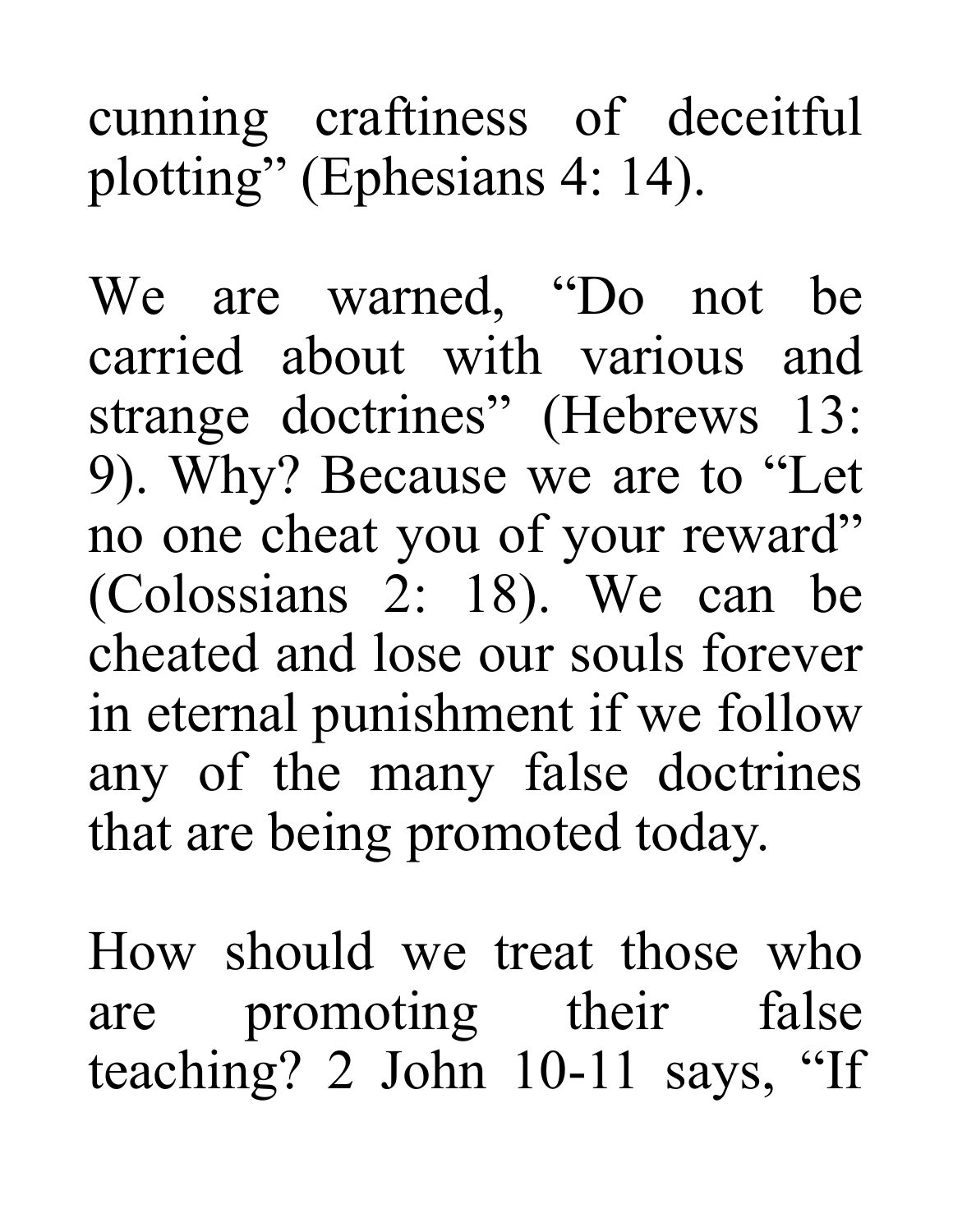anyone comes to you and does not bring this doctrine, do not receive him into your house nor bid him God speed; for he that bids him God speed is partaker of his evil deeds." We must never give anyone encouragement in their false teaching. If we do, we also become guilty with them. So we must beware of false teachers for they are very dangerous to our souls. We must "search the scriptures daily to find out whether these things were so" (Acts 17: 11). Because it is "the Holy Scriptures, which are able to make you wise for salvation" (2